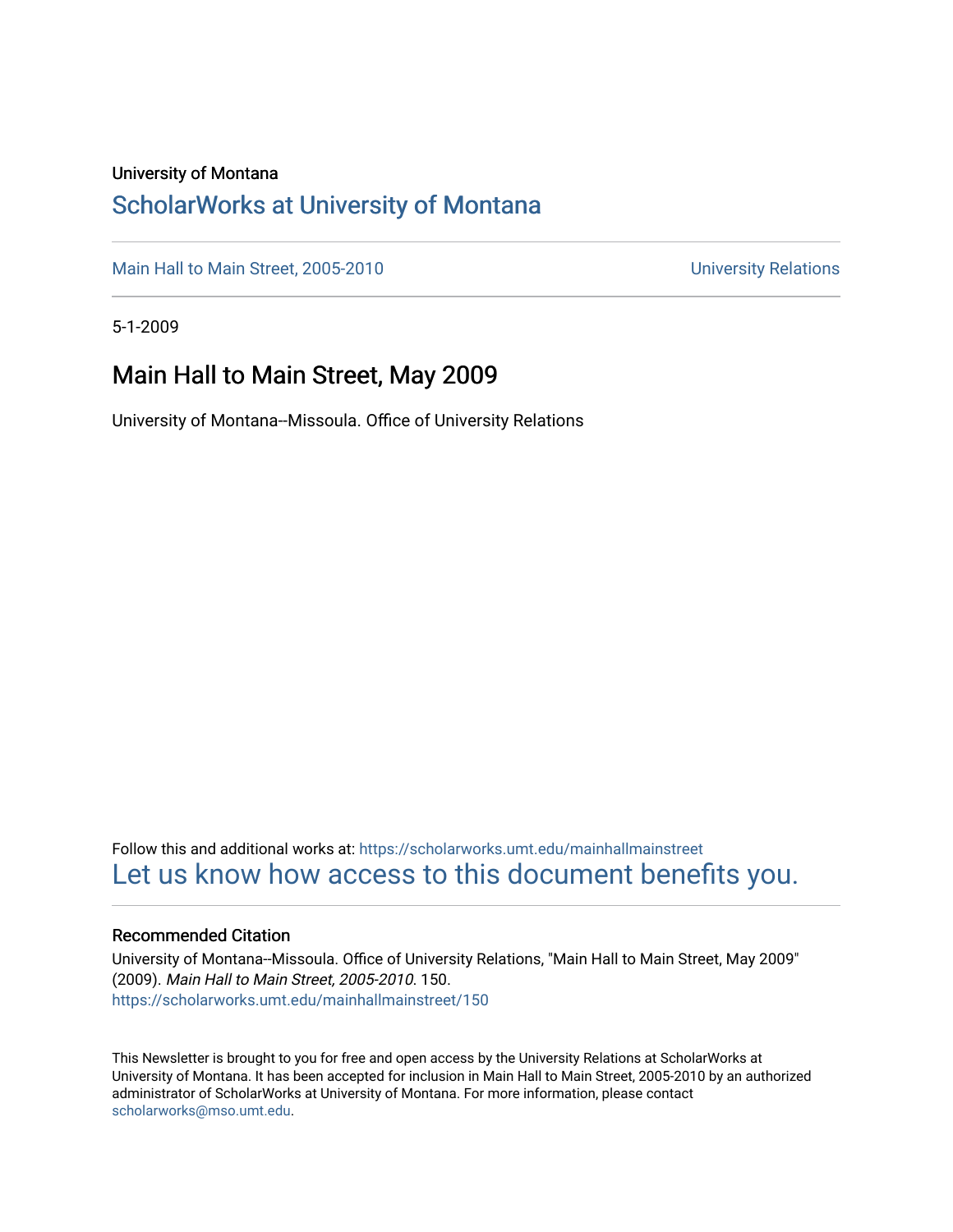# **No.5**<br>**19 ISLEN** Connecting Campus and Community<br>**19 ISLENA Connecting Campus and Community ain Hall to ain Street Connecting Campus and Community**

**May 2009 Vol. 15**

# **arts college**

S tephen Kalm, an award-winning<br>S vocalist, opera singer and music<br>ofessor, has been appointed dean of vocalist, opera singer and music professor, has been appointed dean of the College of Visual and Performing Arts at The University of Montana.

Kalm had served as interim dean since the retirement of Shirley Howell in May 2008.

"We are very delighted to have Dr. Kalm accept this leadership role,"

said UM Provost Royce Engstrom. "He has been an exceptional faculty member and did excellent work while serving as interim dean. We are entering an especially exciting time for the arts, with the new status as the College of Visual and Performing



**Stephen Kalm**

Arts and new leadership in the dean's office."

UM President George Dennison agreed, saying, "With Dean Kalm providing the leadership, we have assurance that the college will continue the great tradition in the arts at The University of Montana."

Kalm joined the UM faculty in 1994, serving as chair of the music department from 2002 to 2008. He is an active artist, performing in local, national and international venues.

Kalm holds three degrees in vocal performance: a Bachelor of Music from the San Francisco Conservatory of Music, a Master of Arts from Queens College and a Doctor of Musical Arts from the City University of New York.

Kalm said, "I am tremendously excited to work with our internationally renowned faculty and dedicated staff to deliver innovative professional training programs and exciting cultural offerings for the state of Montana and the nation." $\approx$ 

## **Kalm to lead Law school names new dean**

I rma Russell, a legal scholar and<br>Inational leader in environmental and<br>ergy law, will become the next dean of **Trma Russell, a legal scholar and** energy law, will become the next dean of the UM School of Law. She will be the school's first female dean.

Russell now teaches at the University

ofTulsa College of Law, serving as a National Energy-Environment Law and Policy Institute professor.

"Professor Russell rates 'outstanding' in every category," said UM Provost Royce Engstrom. "She is a well-regarded scholar in the field of environmental and energy law, a topnotch legal educator



**Irma Russell**

Russell will begin her new UM duties July 1. E. Edwin Eck, dean of the School of Law since 1995, announced last fall that he will step down from his position at the conclusion of this academic year and return to the law faculty.

UM President George Dennison said,



"I am delighted to be joining an outstanding law school and University committed to educating the leaders of tomorrow and serving the state of Montana," Russell said. "The law school is on the cutting edge of providing an educational experience that helps students develop professional values and skills as well as a knowledge of law."

Russell will assume the dean position as UM enters the final stages of a substantial renovation and expansion of the Law Building. The improved building will be dedicated in September.

"This is a particularly exciting time to be at the law school," she said. "I look forward to continuing the leadership Dean Eck brought to the role of dean."

Russell is a graduate of the University of Kansas, where she earned two undergraduate degrees, a master's in English literature and a law degree.  $\triangle$ 

### Endowment supports lifelong learning

The Bernard Osher Foundation has<br>a awarded a \$1 million endowment to <br>M to help sustain the highly successful v The Bernard Osher Foundation has **L** awarded a \$1 million endowment to Osher Life Learning Institute at the University.

Known as MOLLI throughout campus and the Missoula community, the institute is one of only 123 Osher Lifelong Learning Institutes in the nation that receives funding from the Bernard Osher Foundation.

Each spring, fall and winter, MOLLI offers courses on many topics for people 50 and older, including literature, sciences, the arts, history and current events. The courses are taught by dynamic University professors and community educators, and there are no tests or grades. A MOLLI

annual membership that costs only \$20 is required to register for the courses, which usually are held once a week for six weeks. Registration fees can vary, but most courses cost \$60.

Memberships, renewed annually, help ensure that MOLLI will continue to be able to offer lifelong learning opportunities in the greater Missoula community. In addition to course offerings, MOLLI holds free, membersonly social and educational events in the community throughout the year. Gift certificates for memberships or course registration fees are available.

For more information, go online to <http://www.umt.edu/ce/plus50> or call 406-  $243 - 2905$ .